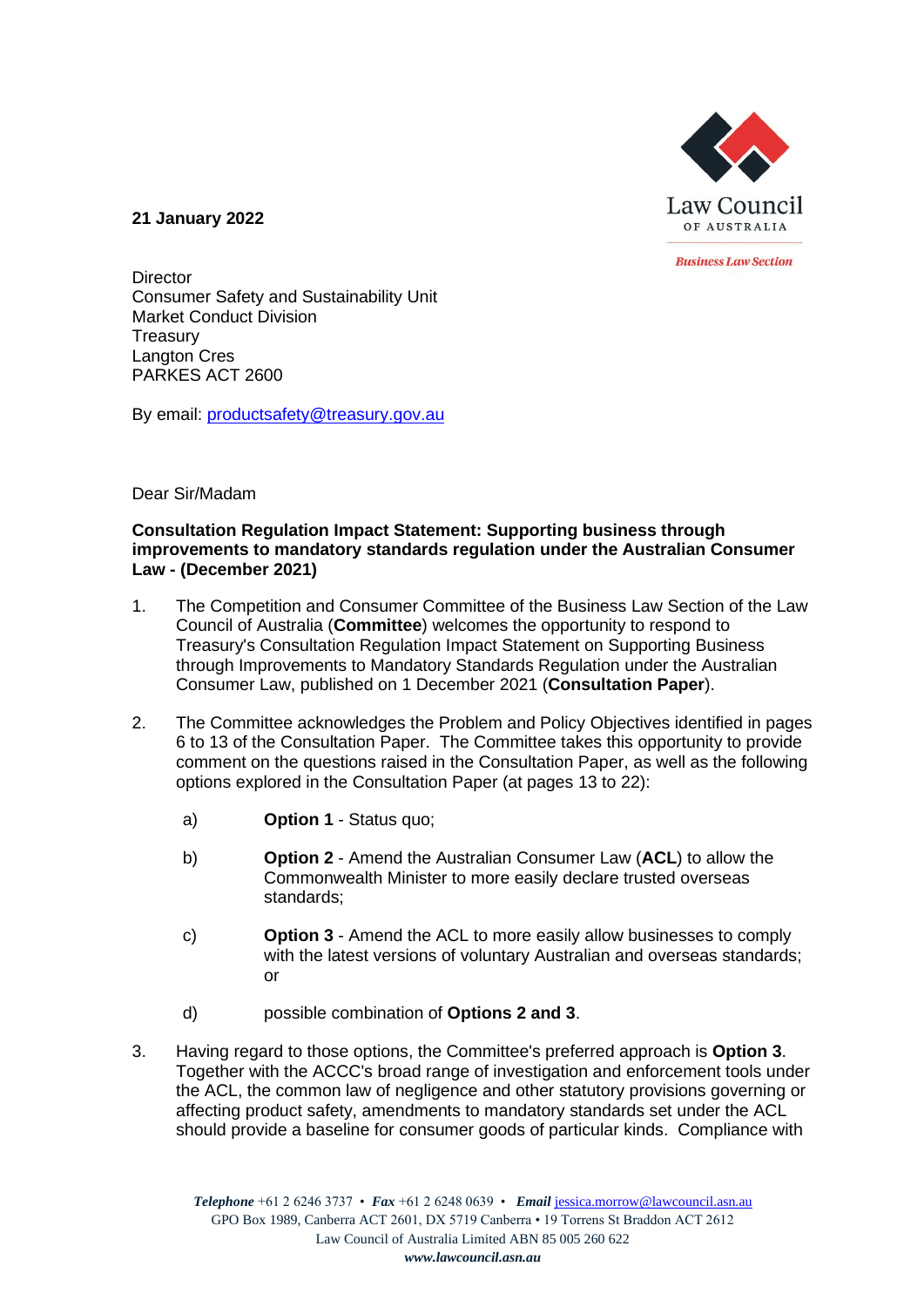improved standards ("up-to-date" or otherwise altered, e.g. due to advances in technology) should be permitted to be selected by a manufacturer or supplier where such compliance supports consumer protection in Australia.

- 4. Based on the information provided in the Consultation Paper, the Committee does not support a general broadening of the standards which may be made or declared by the ACCC.
- 5. Further, any changes to the regime which enable a manufacturer or supplier to comply with "mandatory standards" by some other means should also be "flowed through" to the compulsory recall and voluntary recall notification provisions, and the defence to actions for a safety defect.

## **Consultation questions 1 to 3: "The Problem"**

- 6. The Committee agrees that the ACL and mandatory standards (including safety standards and information standards) provide important protections for the Australian community. With the benefit of now more than ten years' experience since the ACL was imposed (and the Trade Practices Act for many years prior), it is important to ensure that the regulation remains fit for purpose and does not impose unnecessary costs on consumers, business and the broader economy.
- 7. The Consultation Paper identifies as part of "the Problem", the length of time requisite internal (federal and state/territory) government and consultation processes take to bring about change to existing standards or introduce new standards (page 7). This is, of itself, not reason enough to justify change to the *status quo*, since any change to design, testing or informational obligations (both mandated and voluntary) will take further time for the supply chain to implement. Even apparently small changes to mandatory statements or design features may take manufacturers time to introduce (particularly in circumstances where the same product is supplied in other international markets).
- 8. However, as the Consultation Paper makes clear, some mandatory standards may be 10 - 20 years behind updated voluntary standards (page 9) and the ACCC's process of review and updating the 48 current mandatory standards will take an estimated 10 years (page 13) by which time further review and update will be needed. In the Committee's view, "the Problem" should be addressed (i.e. the status quo (option 1) should be disturbed).
- 9. On any view, current approaches which, by their application, limit innovation or arguably permit a lower safety standard to be met, are inappropriate. Similarly (as suggested by the portable pool example in the Consultation Paper at page 9), it is a strange result that requires substantial recall action to be taken for minor technical non-compliance with a safety standard, especially where attendant risk (if any) can be managed through other means. In the sphere of product recalls, the ACCC already wields substantial power outside of the statutory regime in its management of voluntary recall action (see further below).
- 10. While it can be agreed that introducing changes which clarify manufacturer and supplier obligations is a positive development, caution should be taken in considering any changes which will permit the Commonwealth Minister to introduce more (or more detailed) mandatory requirements on manufacturers and suppliers which supply extremely diverse products.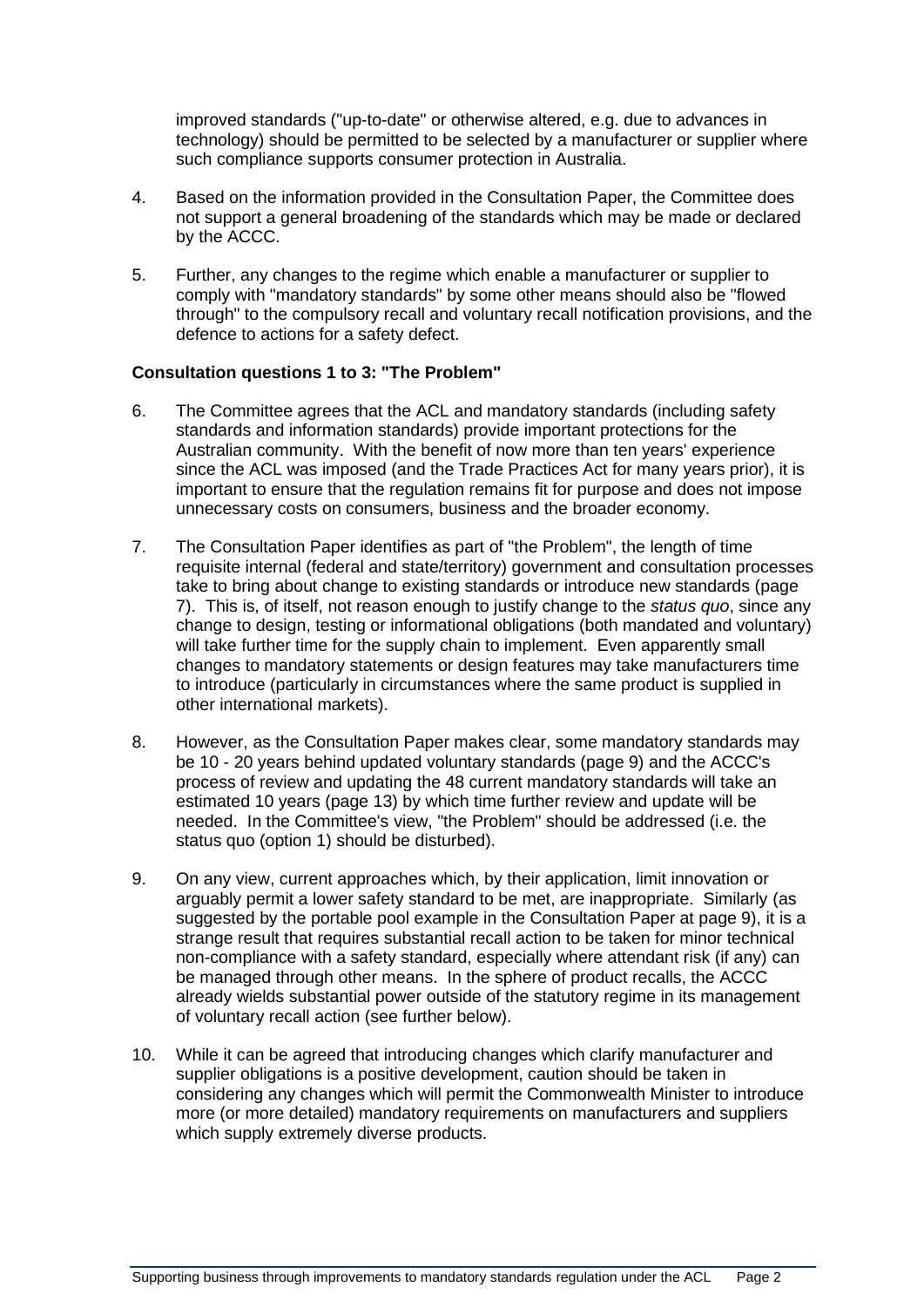## **Consultation questions 4 to 6: The Policy Objectives**

- 11. The Committee agrees with the policy objectives of the proposed amendments to the ACL. Such policy objectives (pages 11 to 12) include the laudable aims of simplicity, reduction in compliance costs (and consequent reduction in cost of goods to consumers), while maintaining appropriate guardrails on consumer safety.
- 12. Mandatory standards exist because the government (by the Minister or its agencies) has determined that, for certain products, minimum requirements must be mandated to ensure that goods will not cause injury to any person. They are made or declared in respect of particular types of (unsafe or high-risk) products where it becomes apparent that particular design, manufacturing or informational issues may create an increased risk to consumer safety (see page 14, Consultation Paper). For example, the safety standards relating to button and coin batteries and products which contain those batteries were introduced following reports of horrific injury to children and infants that swallowed the batteries.
- 13. The Consultation Paper (at page 12) observes that the proposed amendments to the ACL would not change the process for developing new mandatory standards under the ACL. This will need to be carefully considered in view of any proposed changes to the legislation. In particular, any suggestion of broadening the range of products to which mandatory standards apply should be the subject of separate and specific consultation. Addressing perceived administrative difficulties with the mandatory standards regime should not be used as a kind of "stalking horse" in lieu of an "unsafe goods" provision as has been previously promoted by the ACCC.
- 14. Importantly, mandatory standards are but one piece of the statutory product liability regime which governs the safety of consumer goods supplied in Australia. Product recall provisions (including compulsory recall powers and mandatory notification of voluntary recall action), mandatory reporting of serious injury, illness and death, safety defect provisions, the consumer guarantees and prohibitions on misleading or deceptive conduct and false or misleading representations provide a multi-faceted approach to consumer protection. Actions may be threatened or commenced by regulators or persons, whether or not any individual has in fact been harmed. Regulators also have broad powers to require the production of evidence, information or documents in respect of potential breaches.
- 15. Recognising that most consumer goods supplied in Australia are manufactured overseas, one of the primary policy objectives must be to permit compliance with overseas standards to remove duplicative testing and compliance measures (page 11, Consultation Paper). As seems to be acknowledged by the Consultation Paper, it is a rare circumstance in which Australian-specific requirements are likely to require an alternative approach to minimum safety standards (e.g. the sunglasses standard).
- 16. A further issue arises in relation to the product recall provisions of the ACL. Noncompliance with a safety standard for goods is a trigger for the compulsory recall provisions (section 122, ACL) or the requirement to notify the Minister of action taken voluntarily to recall goods (section 128, ACL). Any changes to the mandatory standard regime must "flow-on" those changes to the recall provisions (to sections 122(b)(iii) and 128(1)(c) of the ACL).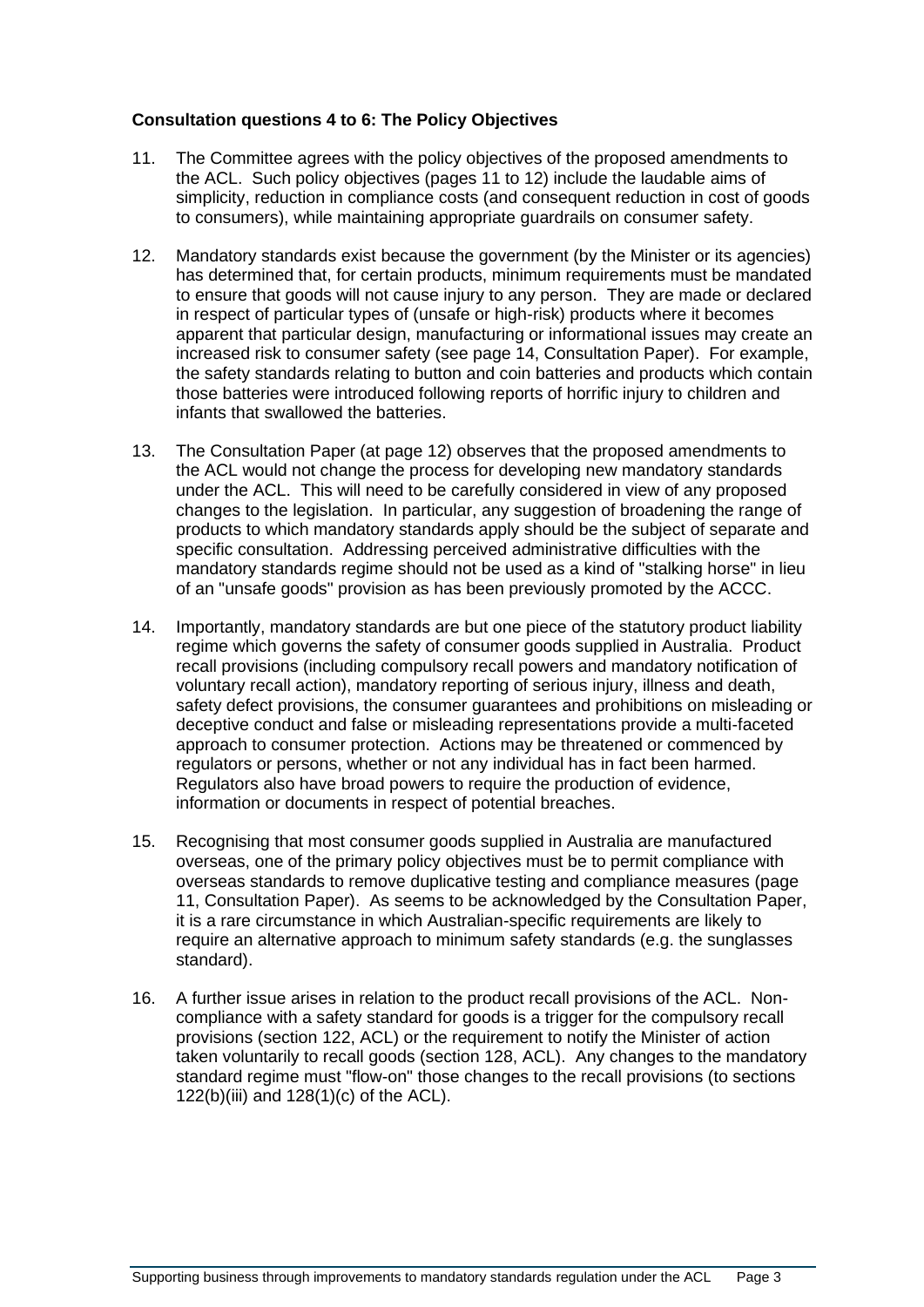- 17. While the ACL does not specify the circumstances in which consumer goods are required to be recalled, the notification requirements and the compulsory recall powers are instructive in making those decisions. If, for example, the regulatory regime is changed to permit compliance with voluntary standards (whether Australian standards or other overseas standards), it would be a strange result to encourage or require recall action for a technical breach of the mandatory standard (see the portable pools example above).
- 18. In addition, nothing in the Consultation Paper addresses whether it is intended that any relevant amendments proposed by the consultation will "flow-on" to section 9(4) of the ACL providing a defence for "Commonwealth mandatory standards" in relation to goods. If changes are made to the regulatory regime to permit appropriate compliance with an overseas, updated or voluntary standard in lieu of the current mandatory standards, the defences in section 9 should also be revisited.

## **Consultation questions 7 to 9; questions 26 to 28: The Status Quo (Option 1)**

- 19. It may be accepted that the status quo achieves the policy objectives set out in the Consultation Paper; however, since it requires in-depth analysis by the ACCC and consultation with relevant stakeholders, introducing new mandatory standards or updating existing standards is resource intensive and ill-equipped to respond in a timely way to developments in knowledge and technology.
- 20. Further, as set out in the Consultation Paper, the current regulatory framework often requires additional testing to local specifications or technical labelling amendments, which make no discernible or measurable difference to consumer safety (see e.g. Example 1: Bunk Beds - pages 7 to 8). These examples support the position that the current framework imposes unnecessary costs and compliance burdens.
- 21. The Committee agrees with the overview of potential benefits and costs of Option 1 as set out in pages 22 to 23 of the Consultation Paper.
- 22. The Committee submits that changes to the regulatory regime are appropriate.

## **Consultation questions 10 to 15; questions 26 to 28: Amend the ACL - Declaration of "trusted" overseas standards (Option 2)**

- 23. The Consultation Paper seems to suggest that the ACL should be amended to permit the Commonwealth Minister to more readily declare trusted overseas standards as local mandatory standards, perhaps well beyond the current list of 48 standards (see also comments at page 22 of the Consultation Paper). If that is the proposal, the Committee cannot support Option 2 on the basis of the current information contained in the Consultation Paper. In particular, although it is understood that many manufacturers and suppliers rely on voluntary standards as a guide to general law and product liability obligations, there is a substantial difference between that approach and mandating strict compliance with potentially significant consequences for even minor technical breaches.
- 24. Subject to that, and acknowledging the matters set out in this part of the Consultation Paper, the Committee's preferred approach (if Option 2 is nonetheless pursued) is Alternative 2. That is, ACL amendments which would permit the Commonwealth Minister to declare trusted overseas or Australian voluntary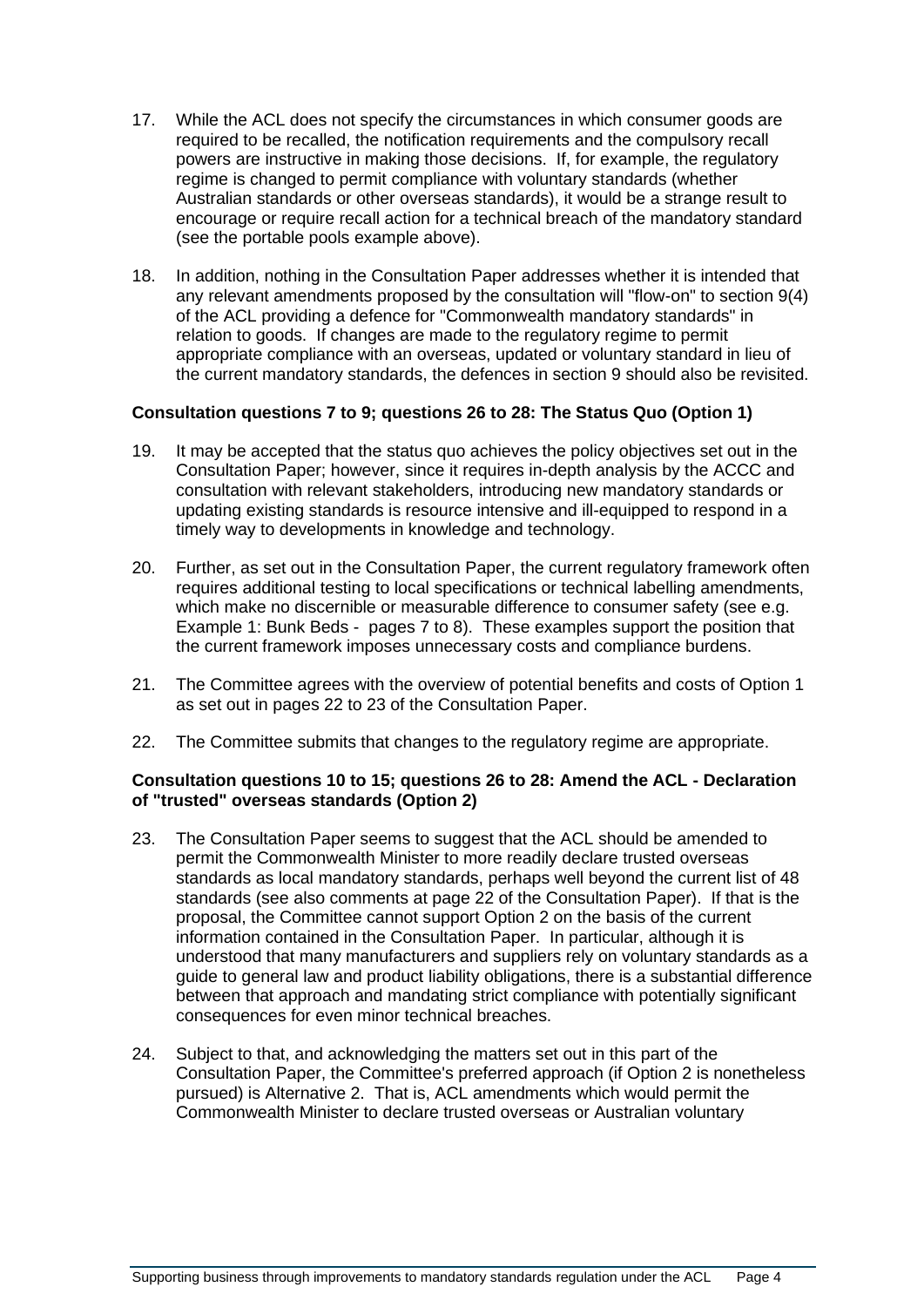standards using a principles-based approach provided the standard meets certain criteria. Of the criteria proposed, at least the following are critical:

- a) the standard is widely used and accepted by manufacturers (of consumer goods of the relevant kind);
- b) there is no evidence that the standard is inappropriate to the Australian context; and
- c) the standard offers at least a comparable level of safety to any applicable Australian standard (if such a standard exists).
- 25. In addition to the criteria proposed in the Consultation Paper, the Committee proposes a further principle - namely, that the standard is not equivalent to an appropriate Australian standard. That is, the default position should be that an overseas standard should not be declared unless there is a 'gap' in the Australian standard landscape. This is because, where there are differences between any existing Australian standard and overseas standard, these differences are generally to account for Australia-specific issues or concerns and should be retained.
- 26. Such an approach would permit manufacturers which supply their products globally to use a single design, testing and evaluation process in the production of goods to be supplied in Australia. However, choosing a particular overseas standard to declare as mandatory may differentially affect companies and may itself lead to complex questions about application as well as financial burden because of the need to purchase and consider voluntary or overseas standards. One option could be to permit manufacturers to choose from a number of "deemed equivalent" mandatory standards, or to propose an "equivalent" standard if one they comply with has not been declared. A similar approach is taken with ANCAP vehicle testing where compliance with the equivalent European regime is accepted here.
- 27. The Committee agrees with the overview of potential benefits and costs of Option 2 as set out in pages 23 to 25 of the Consultation Paper.

## **Consultation questions 16 to 20; questions 26 to 28: Amend the ACL - Compliance with latest versions of voluntary Australian and overseas standards (Option 3)**

- 28. The Committee agrees that Option 3 should be pursued a permissive approach whereby manufacturers and suppliers can comply with the latest versions of a particular standard that is already referenced in or declared as a mandatory standard. In the Committee's submission, permitting standards to apply as they exist from time to time would not pose additional safety risks to consumers, because (as outlined above) nothing in these proposals detracts from the general law obligations or other provisions of the ACL applying to the supply of consumer goods in Australia.
- 29. In relation to the alternatives proposed:
	- a) Option 3, Alternative 1 likely requires more substantive change to the ACL, particularly in view of the "safeguards" proposed. In particular, this alternative proposes that the ACL be amended to *require* updated versions of standards referenced within a particular mandatory standard to be met, after a transitional period has passed and subject to the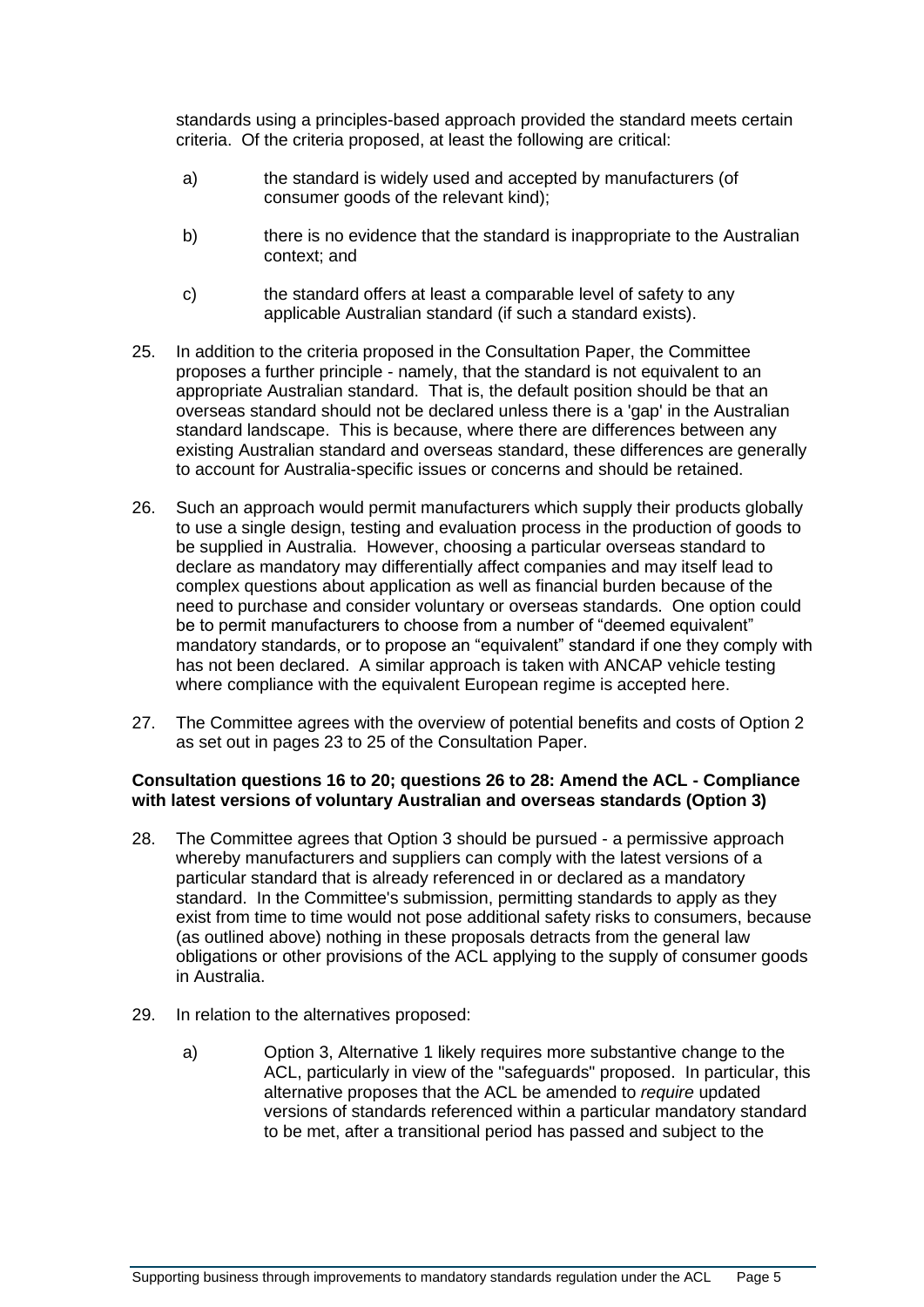ACCC's exercise of a veto power. While it may be true to say that this proposed change enables businesses to automatically alter their practices to comply with the most up-to-date standards, it may also lead to some inconsistencies or confusion in interpretation; for example, where the local mandatory standard has proposed changes to a voluntary or overseas standard referenced therein (which later changes). Processes would also need to be put into place to ensure that relevant suppliers become aware of mandatory changes with appropriate notice. Choosing an appropriate transitional period for implementation to apply across product categories may be difficult.

- b) Option 3, Alternative 2 likely involves only a minor change to the statute, to introduce a "safe harbour" provision on which manufacturers or suppliers can rely if they choose to rely on an updated voluntary or overseas standard that is referenced in a mandatory standard. It provides a more up-to-date approach to be taken (if chosen); however, since it would effectively operate as a defence, there will still be some uncertainty for manufacturers or suppliers seeking to rely on the safe harbour. On the other hand, it is more consistent with a "status quo" approach, where the ACCC has already reviewed and considered the substantive requirements of the standard in declaring or making the mandatory standard in which the voluntary or overseas standard/s is referenced.
- 30. Having regard to the two alternatives proposed by the Consultation Paper, the Committee prefers Alternative 2. It retains the existing emphasis on the mandatory standards which have been carefully considered by the ACCC, including any voluntary or overseas standards referenced therein. It also permits businesses some flexibility in considering both the minimum standard set by the regulator and whether updates to the particular standards provide additional safeguards or improvements in efficiency that can and ought properly be implemented.
- 31. The Committee agrees with the overview of potential benefits and costs of Option 3 as set out in pages 25 to 26 of the Consultation Paper.

## **Consultation questions 21 to 23: Other potential alternatives to regulatory amendments**

- 32. The Committee agrees with proposed amendments to the ACL to permit up-to-date and best practice standards (whether voluntary or overseas) to be met, where the ACCC has determined that a mandatory standard should be in force for a particular kind of consumer good. The status quo already permits companies to rely on voluntary or overseas standards where there is no applicable mandatory standard in place. That should continue. Standards, together with the general law and other ACL obligations, provide a consumer protection regime which includes a combination of regulatory oversight and commercial responsibility.
- 33. Other regulatory regimes similarly allow for reliance, where appropriate, on overseas regulatory standards and approvals - for example, therapeutic goods regimes for medical devices. Local laws recognise the "trustworthiness" of particular overseas regimes as well as the specific needs of the Australian market (including by regulating labelling and promotion).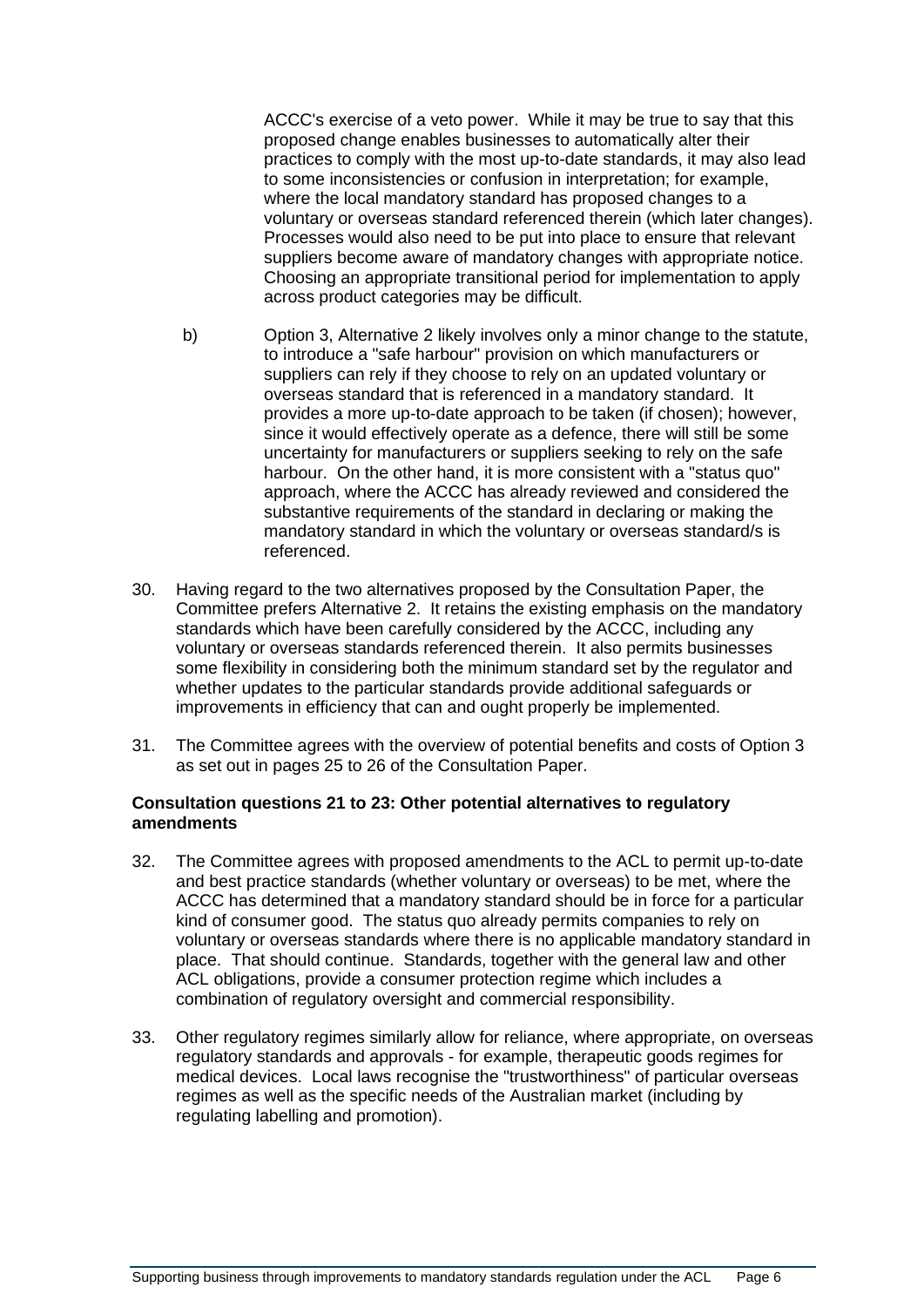34. Since the primary issues identified by the Consultation Paper relate to addressing limited resources and administrative burden, it may be that changes to the consultation process and regulatory impact assessment may be streamlined. However, it is difficult to assess the extent of any such proposals based on the information in the Consultation Paper. It may be, for example, that a tiered approach could be adopted. As noted elsewhere in the paper, the range of consumer goods to which mandatory standards applies is very broad - from, e.g. specific product categories such as portable aerosol fire extinguishers on the one hand, to much broader categories such as button and coin batteries and products which use such batteries. It would not be appropriate for new or amended mandatory standards to be introduced to the latter category without appropriate and detailed consultation.

## **Consultation questions 24 to 25: Combining Options 2 and 3**

- 35. The Committee does not support combining Options 2 and 3. The Committee's preferred approach is Option 3. This option (particularly Alternative 2) will provide added flexibility to manufacturers and suppliers in complying with the most current versions of standards referenced in those mandatory standards already made or declared by the ACCC through its thorough review and consultation process. In the Committee's submission, this option, together with other parts of the product liability legal framework (including statute and the general law) provide appropriate levels of consumer protection.
- 36. Finally, and having regard to question 13 (which is under the heading "Option 2", but equally applies to Option 3), in addition to sections 108 and 196 of the ACL (relating to nominating safety standards), implementing Option 2 or Option 3 will also require amendments to the definition of "Commonwealth mandatory standard", sections 9(4), 122(b)(iii), 128(1)(c) and 148 of the ACL, depending on the nature of other amendments to the mandatory standard regime under the ACL.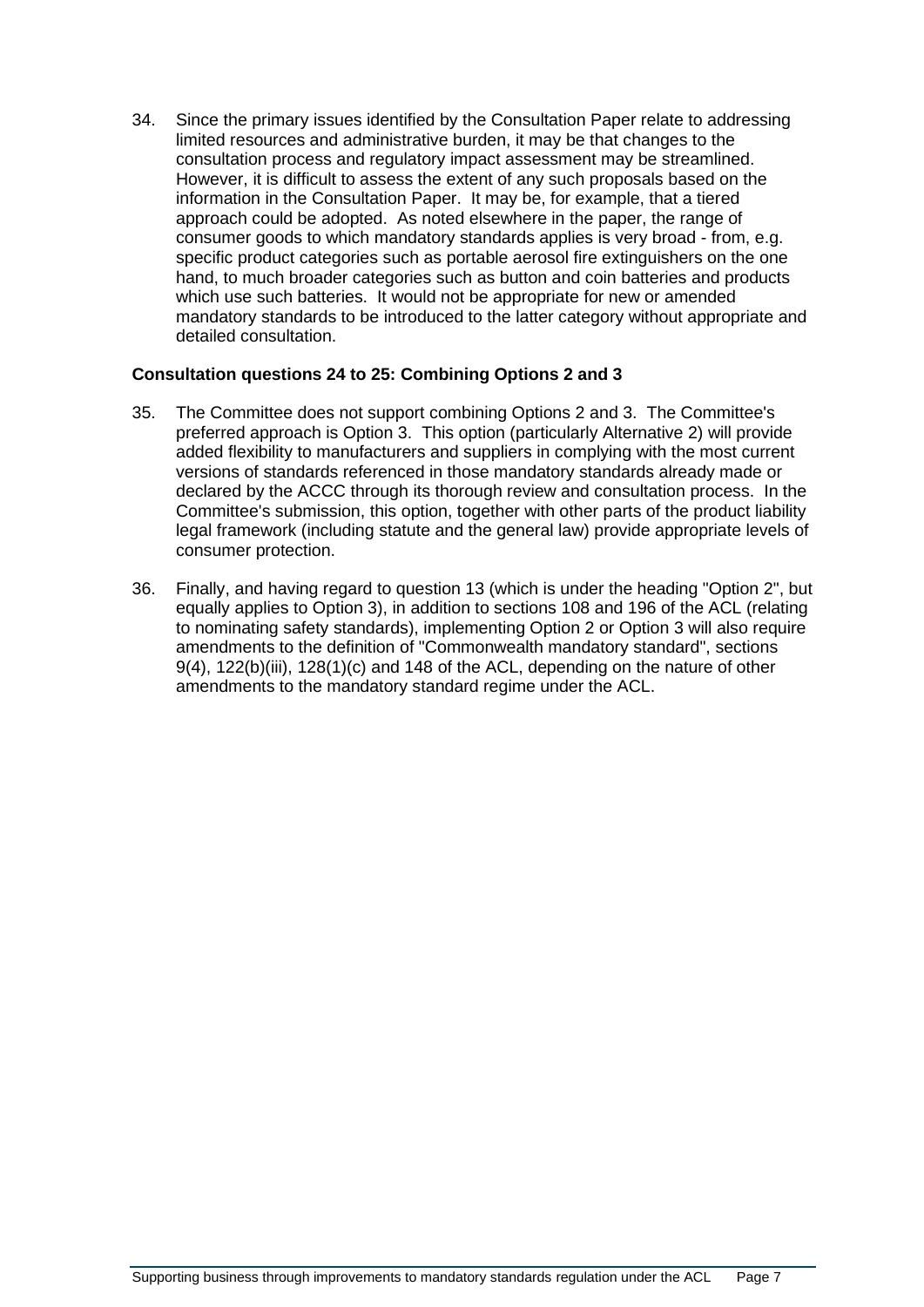# **Consultation questions - Summary**

| No. | <b>Consultation Questions (extract)</b>                                                                                                                     | <b>Comment</b>                                                                                                                                                                                                                                                                                                                                                                                                                                                                        |
|-----|-------------------------------------------------------------------------------------------------------------------------------------------------------------|---------------------------------------------------------------------------------------------------------------------------------------------------------------------------------------------------------------------------------------------------------------------------------------------------------------------------------------------------------------------------------------------------------------------------------------------------------------------------------------|
|     | Do you agree or disagree with the<br>identified problems?                                                                                                   | Yes.                                                                                                                                                                                                                                                                                                                                                                                                                                                                                  |
|     | Are there any other problems that you<br>think should be considered?                                                                                        | None identified.                                                                                                                                                                                                                                                                                                                                                                                                                                                                      |
|     | Do you have any specific information,<br>analysis or data that will help measure<br>the impact of the problems identified?                                  | Not applicable.                                                                                                                                                                                                                                                                                                                                                                                                                                                                       |
|     | Do you agree that changes to the<br>regulatory framework are required to<br>address the problem?                                                            | Yes. The Committee prefers Option 3.                                                                                                                                                                                                                                                                                                                                                                                                                                                  |
|     | Do you agree with the policy objectives<br>as outlined?                                                                                                     | Yes.                                                                                                                                                                                                                                                                                                                                                                                                                                                                                  |
|     | Are there any other policy objectives<br>you think the Commonwealth, state<br>and territory governments should be<br>considering in addressing the problem? | Commonwealth, state and territory<br>governments should consider the<br>limited role of mandatory standards in<br>providing minimum standards for<br>certain types of consumer goods.<br>They should also be considered in the<br>context of the Australian product<br>liability regime both at common law<br>and statute, and having regard to<br>regulatory investigation and<br>enforcement powers, together with<br>actions which may be brought by or on<br>behalf of consumers. |
|     | Does the status quo achieve the policy<br>objectives?                                                                                                       | Yes; however, the current regime is<br>inflexible, resource intensive and may<br>lead to added cost and administrative<br>burden for many stakeholders.                                                                                                                                                                                                                                                                                                                               |
|     | Is the current regulatory framework for<br>developing mandatory standards under<br>the ACL sufficient to address the<br>problem?                            | No, given the above.                                                                                                                                                                                                                                                                                                                                                                                                                                                                  |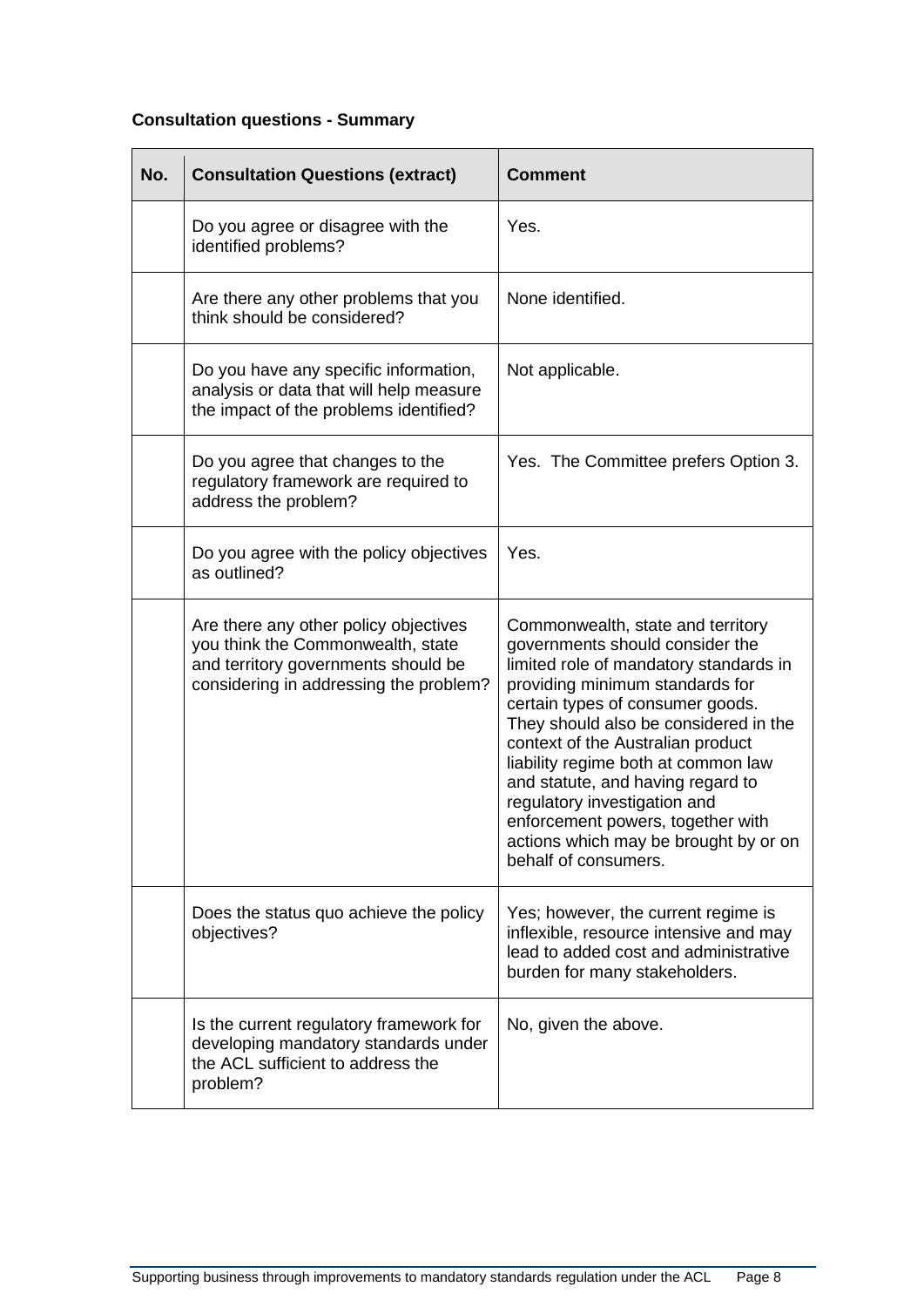| No. | <b>Consultation Questions (extract)</b>                                                                                                                                                                                                                                                                                                                                                                                      | <b>Comment</b>                                                                                                                                                                                                                                                                                                                                                                                                                                                                                                                                                                                                                                                       |
|-----|------------------------------------------------------------------------------------------------------------------------------------------------------------------------------------------------------------------------------------------------------------------------------------------------------------------------------------------------------------------------------------------------------------------------------|----------------------------------------------------------------------------------------------------------------------------------------------------------------------------------------------------------------------------------------------------------------------------------------------------------------------------------------------------------------------------------------------------------------------------------------------------------------------------------------------------------------------------------------------------------------------------------------------------------------------------------------------------------------------|
|     | Does the current regulatory framework<br>impose unnecessary costs or<br>compliance burdens?                                                                                                                                                                                                                                                                                                                                  | Yes, at least for those manufacturers<br>who supply product for multiple<br>markets, for the ACCC which manages<br>a limited budget and for consumers<br>who may miss out on access to<br>innovative products or pay higher<br>prices due to the higher costs within<br>the supply chain.                                                                                                                                                                                                                                                                                                                                                                            |
|     | Two alternatives have been presented<br>to make it easier to comply with<br>overseas standards: prescribing a list<br>of trusted standards making<br>associations whose standards may be<br>declared; or taking a principles-based<br>approach to declaring overseas<br>standards.<br>a. Which alternative is preferable?<br>b. Are there other alternatives to make<br>it easier to comply that haven't been<br>considered? | Of these two options, the principles-<br>based approach to declaring overseas<br>standards is preferred. However,<br>insufficient information has been<br>provided about the need to improve<br>flexibility for the regulator in declaring<br>voluntary or overseas standards,<br>having regard to the products for which<br>standards are currently declared.                                                                                                                                                                                                                                                                                                       |
|     | Are the standards making associations<br>on the proposed list acceptable?                                                                                                                                                                                                                                                                                                                                                    | These appear to be acceptable;<br>however, this question is more<br>appropriately answered by commercial<br>stakeholders.                                                                                                                                                                                                                                                                                                                                                                                                                                                                                                                                            |
|     | Do you have any comments on the<br>high-level criteria for a principles-based<br>approach to declaring overseas<br>standards, or any additional criteria?                                                                                                                                                                                                                                                                    | A principles-based approach to<br>declaring overseas standards should<br>focus on whether a comparative<br>Australian standard is available,<br>whether the overseas standard<br>provides an improvement on the<br>Australian standard and whether there<br>is any feature unique to Australia which<br>means that the standard is<br>inappropriate. Overseas standards<br>should only be mandated where there<br>is no appropriate Australian standard.<br>A manufactuer should be able to<br>identify and obtain a declaration of<br>"equivalency" for an alternative<br>standard with which it complies for the<br>same goods sold in other western<br>countries. |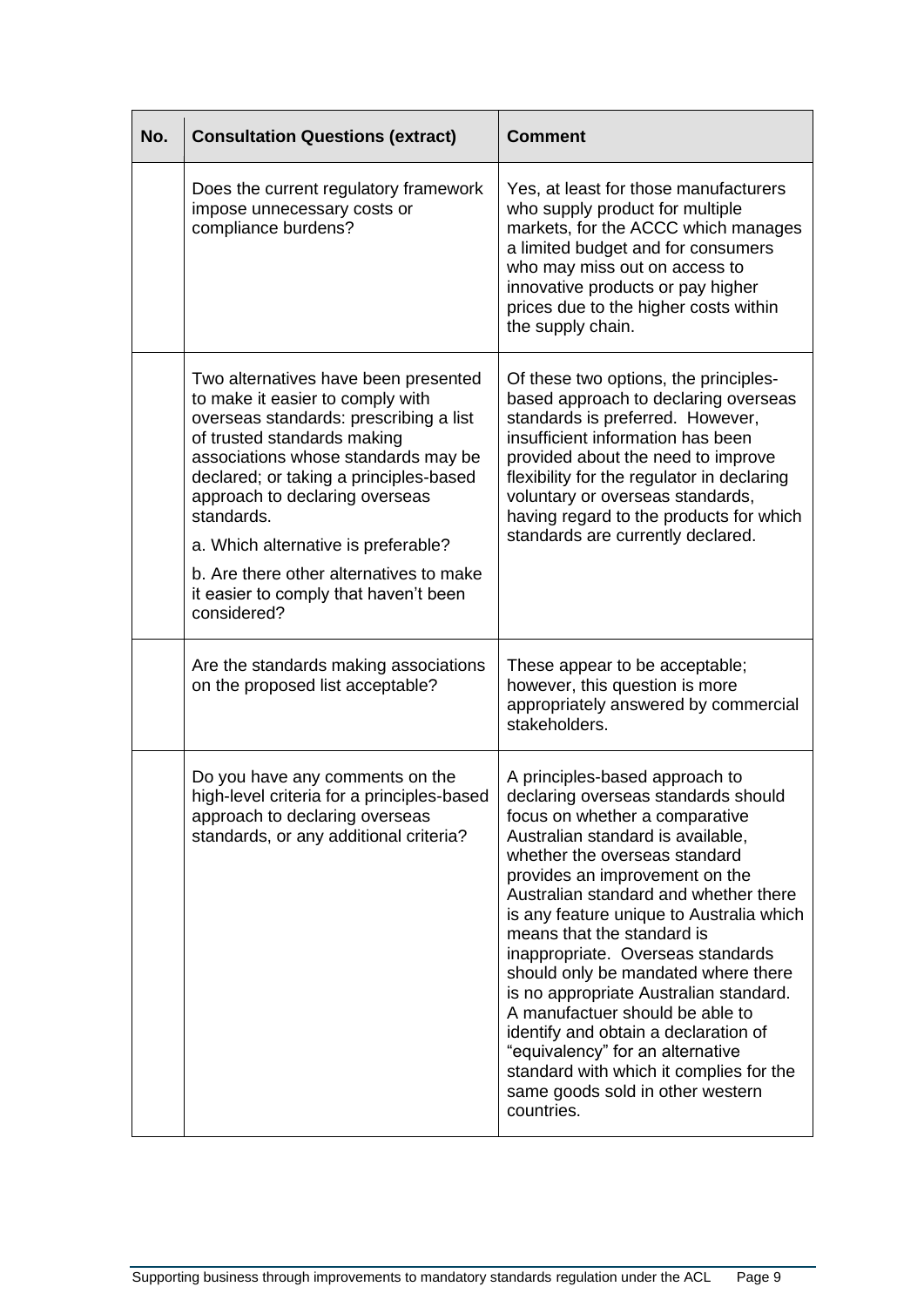| No. | <b>Consultation Questions (extract)</b>                                                                                                                                                                                                                                                                                                                                                                  | <b>Comment</b>                                                                                                                                                                                                                                                                                                                                                            |
|-----|----------------------------------------------------------------------------------------------------------------------------------------------------------------------------------------------------------------------------------------------------------------------------------------------------------------------------------------------------------------------------------------------------------|---------------------------------------------------------------------------------------------------------------------------------------------------------------------------------------------------------------------------------------------------------------------------------------------------------------------------------------------------------------------------|
|     | Are there related provisions in the ACL<br>that should be updated at the same<br>time, for example section 108?                                                                                                                                                                                                                                                                                          | Yes. In addition to sections 108 and<br>196 of the ACL, implementing Option 2<br>or Option 3 will also require<br>amendments to the definition of<br>"Commonwealth mandatory standard",<br>sections 9(4), 122(b)(iii), 128(1)(c) and<br>148 of the ACL, depending on the<br>nature of other amendments to the<br>ACL.                                                     |
|     | If adopted, what would the likely<br>impacts be on affected businesses<br>(large and small), consumers,<br>consumer law regulators, or accredited<br>conformance and testing authorities?<br>Have any impacted stakeholders been<br>missed? What would the likely impacts<br>be on these stakeholders?                                                                                                   | This question will be better addressed<br>by direct stakeholders, such as<br>industry participants. It is anticipated<br>that stakeholders will be affected<br>differentially, depending on the<br>products supplied and whether the<br>ACCC intends to declare further<br>overseas or voluntary standards as<br>mandatory standards under changes to<br>the legislation. |
|     | Have any impacted stakeholders been<br>missed? What would the likely impacts<br>be on these stakeholders?                                                                                                                                                                                                                                                                                                | None identified.                                                                                                                                                                                                                                                                                                                                                          |
|     | Two alternatives have been presented<br>to make it easier to comply with the<br>latest standards: permitting standards<br>to apply as they exist from time-to-time;<br>or including a safe harbour provision.<br>a. In your opinion, which alternative is<br>preferable?<br>b. Are there other alternatives to make<br>it easier to comply with the latest<br>standards that haven't been<br>considered? | Both alternatives carry risks compared<br>with the status quo, because they will<br>introduce flexibility to the interpretation<br>and application of standards.<br>However, the Committee prefers<br>Alternative 2.                                                                                                                                                      |
|     | If suppliers were required to comply<br>with the latest standards as they exist<br>from time-to time, what would be a<br>reasonable transition period? Why?<br>How should updates to standards and<br>transition periods be communicated to<br>suppliers?                                                                                                                                                | This question will be better addressed<br>by direct stakeholders, such as<br>industry participants. It is anticipated<br>that stakeholders will be affected<br>differentially, depending on the<br>products supplied and the scope of<br>changes.                                                                                                                         |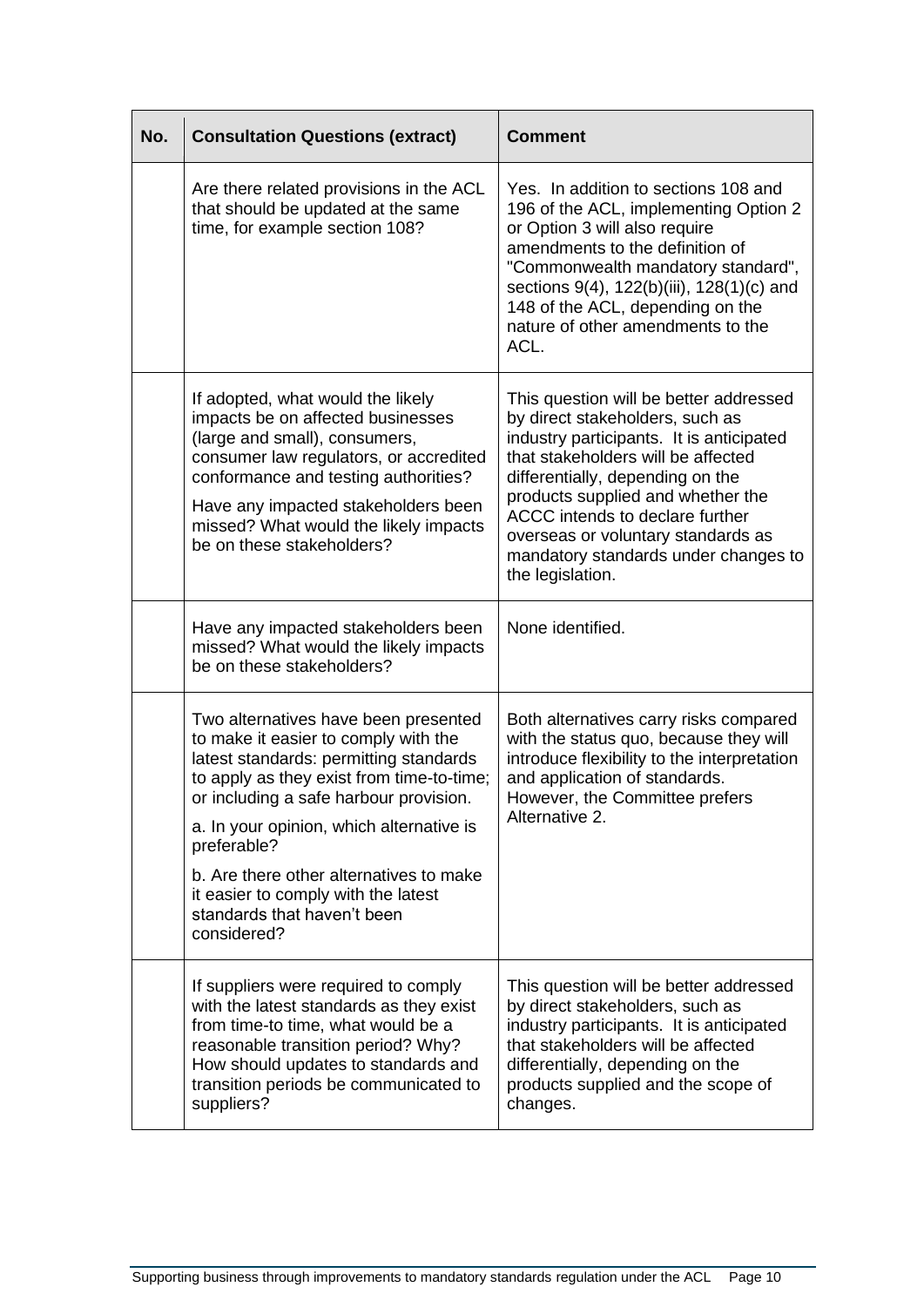| No. | <b>Consultation Questions (extract)</b>                                                                                                                                                                                                                                                                                         | <b>Comment</b>                                                                                                                                                                                                                                                                                                                                                                                                                      |
|-----|---------------------------------------------------------------------------------------------------------------------------------------------------------------------------------------------------------------------------------------------------------------------------------------------------------------------------------|-------------------------------------------------------------------------------------------------------------------------------------------------------------------------------------------------------------------------------------------------------------------------------------------------------------------------------------------------------------------------------------------------------------------------------------|
|     | Do you support the proposal for the<br>update of existing standards (voluntary<br>Australian or overseas) that have<br>previously been reviewed and<br>incorporated into mandatory standards<br>or declared as a mandatory standard<br>without requiring further consultation<br>and regulatory impact analysis?                | Yes; however, there may be particular<br>circumstances where detailed review<br>and consultation is required - e.g. if<br>there is a substantial change or re-<br>work to a standard.                                                                                                                                                                                                                                               |
|     | Would permitting standards to apply as<br>they exist from time-to-time as<br>described pose any additional safety<br>risks to consumers?                                                                                                                                                                                        | Unknown, although it is anticipated<br>such risk is low, given other safeguards<br>in the product regulatory regime in<br>Australia.                                                                                                                                                                                                                                                                                                |
|     | Do you think the safeguards for<br>disallowing updates if they are<br>reviewed and demonstrated to be<br>unsafe or unsuitable are sufficient to<br>achieve the goal of consumer<br>protection? What factors needs to be<br>considered in triggering a review of an<br>update? Are alternate or additional<br>safeguards needed? | As noted above, this is not the<br>Committee's preferred approach.<br>Amending the ACL to include both an<br>automatic process by which updated<br>standards are adopted and made<br>mandatory, as well as providing the<br>ACCC with a "veto right" (potentially<br>without a detailed consultation<br>process) may lead to uncertainty about<br>the interpretation and application of a<br>particular standard (or part thereof). |
|     | How can the current process for<br>reviewing and updating mandatory<br>standards to capture updates to<br>referenced voluntary Australian and<br>overseas standards be improved?                                                                                                                                                | One option may be to create a tiered<br>approach to the review and update of<br>mandatory standards. For example,<br>categorising by complexity or risk.                                                                                                                                                                                                                                                                            |
|     | Are the benefits from streamlining the<br>current process for updating standards<br>likely to be the same or greater than<br>the proposed amendments to the ACL?                                                                                                                                                                | Unknown. However, transparency of<br>approach is critical.                                                                                                                                                                                                                                                                                                                                                                          |
|     | Are there any other ways that achieve<br>the policy objective of more efficiently<br>capturing updates to voluntary<br>Australian and overseas standards<br>without making amendments to the<br>ACL?                                                                                                                            | None identified.                                                                                                                                                                                                                                                                                                                                                                                                                    |